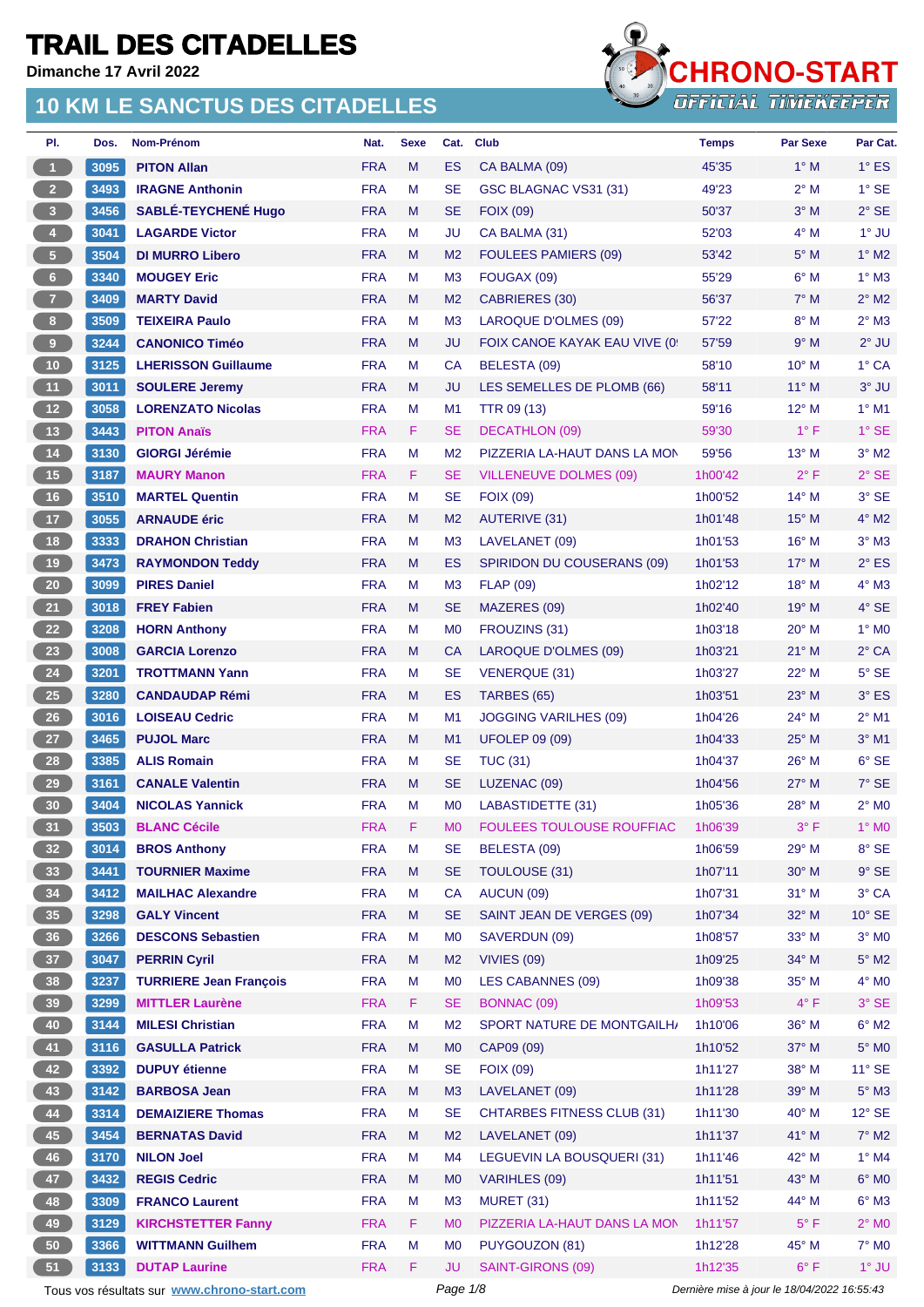**Dimanche 17 Avril 2022**

#### **10 KM LE SANCTUS DES CITADELLES**



| PI.   | Dos. | Nom-Prénom                 | Nat.       | <b>Sexe</b> | Cat.           | <b>Club</b>                       | <b>Temps</b> | <b>Par Sexe</b> | Par Cat.                 |
|-------|------|----------------------------|------------|-------------|----------------|-----------------------------------|--------------|-----------------|--------------------------|
| 52    | 3483 | <b>VIVANCOS Frédéric</b>   | <b>FRA</b> | M           | M <sub>2</sub> | LOS BANDIDOS (09)                 | 1h12'44      | $46^{\circ}$ M  | $8^\circ$ M2             |
| 53    | 3279 | <b>LARROCHE Laurent</b>    | <b>FRA</b> | M           | M <sub>3</sub> | LAVELANET (09)                    | 1h12'46      | 47° M           | $7^\circ$ M3             |
| 54    | 3207 | <b>FOUQUET Céline</b>      | <b>FRA</b> | F           | M <sub>0</sub> | FROUZINS (31)                     | 1h12'58      | $7^\circ$ F     | $3°$ MO                  |
| 55    | 3251 | <b>SARRIEU Patrick</b>     | <b>FRA</b> | M           | M4             | LAGRAVE (81)                      | 1h13'05      | 48° M           | $2^{\circ}$ M4           |
| 56    | 3135 | <b>ESTIVILL Tom</b>        | <b>FRA</b> | M           | SE             | MAZERES (09)                      | 1h13'15      | 49° M           | $13^\circ$ SE            |
| 57    | 3160 | <b>BOLO Cedric</b>         | <b>FRA</b> | М           | M1             | AS29 (40)                         | 1h13'17      | $50^{\circ}$ M  | $4^\circ$ M1             |
| 58    | 3515 | <b>VEXANE Alexandre</b>    | <b>FRA</b> | M           | SE             | <b>FOIX (09)</b>                  | 1h13'19      | 51° M           | $14^{\circ}$ SE          |
| 59    | 3155 | <b>LEROUX Lilian</b>       | <b>FRA</b> | M           | M <sub>2</sub> | AYGUESVIVES (31)                  | 1h13'24      | 52° M           | $9°$ M2                  |
| 60    | 3516 | <b>JAMES Arnaud</b>        | <b>FRA</b> | M           | <b>SE</b>      | <b>FOIX (09)</b>                  | 1h13'33      | 53° M           | $15^\circ$ SE            |
| 61    | 3194 | <b>BONNANS Cécile</b>      | <b>FRA</b> | F           | <b>SE</b>      | <b>TOULOUSE (31)</b>              | 1h13'35      | $8^{\circ}$ F   | 4° SE                    |
| 62    | 3505 | <b>LOPEZ Joachim</b>       | <b>FRA</b> | M           | M1             | LAVELANET (09)                    | 1h13'51      | 54° M           | $5^\circ$ M1             |
| 63    | 3247 | <b>POLIZZI Marine</b>      | <b>FRA</b> | F           | <b>SE</b>      | QUINT-FONSEGRIVE (31)             | 1h13'56      | 9° F            | $5^\circ$ SE             |
| 64    | 3036 | <b>COMMENGE Jerome</b>     | <b>FRA</b> | M           | M <sub>2</sub> | FAREM TOT PETAR 09 (81)           | 1h14'12      | 55° M           | 10° M2                   |
| 65    | 3502 | <b>POSOCCO Pierre</b>      | <b>FRA</b> | M           | M <sub>1</sub> | GRAMAZIE (11)                     | 1h14'13      | 56° M           | $6^{\circ}$ M1           |
| 66    | 3455 | <b>BARBIER Eddy</b>        | <b>FRA</b> | М           | M <sub>0</sub> | CARBORUN (31)                     | 1h14'17      | $57^\circ$ M    | 8° MO                    |
| 67    | 3022 | <b>MABILLE Florent</b>     | <b>FRA</b> | М           | M <sub>0</sub> | <b>BORDEAUX (33)</b>              | 1h14'30      | 58° M           | $9°$ MO                  |
| 68    | 3427 | <b>ROS Philippe</b>        | <b>FRA</b> | M           | M <sub>3</sub> | PAMIERS (09)                      | 1h14'30      | 59° M           | $8^\circ$ M3             |
| 69    | 3105 | <b>POUSSE Yannick</b>      | <b>FRA</b> | M           | SE             | LAVELANET (09)                    | 1h14'30      | 60° M           | $16^\circ$ SE            |
| 70    | 3261 | <b>VINCE Corentin</b>      | <b>FRA</b> | M           | <b>SE</b>      | SEYSSES (31)                      | 1h14'36      | 61° M           | $17^\circ$ SE            |
| 71    | 3049 | <b>MAS Clotilde</b>        | <b>FRA</b> | F           | <b>SE</b>      | BEAUZELLE (31)                    | 1h14'38      | $10^{\circ}$ F  | $6°$ SE                  |
| 72    | 3175 | <b>GARDIN Perrine</b>      | <b>FRA</b> | F           | SE             | <b>TOULOUSE (31)</b>              | 1h14'38      | $11^{\circ}$ F  | $7°$ SE                  |
| 73    | 3077 | <b>GOMEZ Richard</b>       | <b>FRA</b> | M           | M <sub>2</sub> | SAINT JEAN DU FALGA (09)          | 1h14'39      | 62° M           | 11° M2                   |
| 74    | 3271 | <b>CHEYNS Samuel</b>       | <b>FRA</b> | M           | M1             | LAVELANET (09)                    | 1h14'56      | $63^\circ$ M    | $7°$ M1                  |
| 75    | 3143 | <b>ANÉ Majida</b>          | <b>FRA</b> | F           | M <sub>5</sub> | <b>SPIRIDON DU COUSERANS (09)</b> | 1h14'57      | $12^{\circ}$ F  | $1^\circ$ M <sub>5</sub> |
| 76    | 3393 | <b>ORTEGA Jeanne</b>       | <b>FRA</b> | F           | СA             | SAINT JEAN DE VERGES (09)         | 1h14'59      | $13^{\circ}$ F  | $1^\circ$ CA             |
| 77    | 3368 | <b>SGOBBO Joani</b>        | <b>FRA</b> | M           | CA             | SAINT PAUL DE JARRAT (09)         | 1h15'00      | 64° M           | 4° CA                    |
| 78    | 3358 | <b>REGOURD Jordan</b>      | <b>FRA</b> | M           | <b>SE</b>      | LAGARRIGUE (81)                   | 1h15'05      | 65° M           | $18^\circ$ SE            |
| 79    | 3149 | <b>BLANC Mathis</b>        | <b>FRA</b> | М           | JU             | LAVELANET (09)                    | 1h15'09      | 66° M           | 4° JU                    |
| 80    | 3507 | <b>RODRIGUEZ Guillaume</b> | <b>FRA</b> | M           | SE             | <b>PARIS (75)</b>                 | 1h15'27      | $67^\circ$ M    | $19°$ SE                 |
| 81    | 3163 | <b>ZAMUNER Chantal</b>     | <b>FRA</b> | F           | M4             | <b>TOULOUSE (31)</b>              | 1h15'41      | $14^{\circ}$ F  | $1°$ M4                  |
| 82    | 3436 | <b>VALERY Jean Pierre</b>  | <b>FRA</b> | M           | M <sub>3</sub> | MASSAT (09)                       | 1h15'56      | $68^{\circ}$ M  | $9^\circ$ M3             |
| 83    | 3222 | <b>DI STEFANO David</b>    | <b>FRA</b> | М           | M <sub>2</sub> | AIGUES VIVES (09)                 | 1h16'08      | 69° M           | $12^{\circ}$ M2          |
| 84    | 3461 | <b>BLAZY Sébastien</b>     | <b>FRA</b> | M           | <b>SE</b>      | LAROQUE D'OLMES (09)              | 1h16'08      | 70° M           | $20^\circ$ SE            |
| 85    | 3151 | <b>DIANA Myriam</b>        | <b>FRA</b> | F           | M1             | LA TOUR DU CRIEU (09)             | 1h16'09      | $15^{\circ}$ F  | $1^\circ$ M1             |
| 86    | 3229 | <b>BOUTHÉ Cindie</b>       | <b>FRA</b> | F           | M <sub>0</sub> | <b>SERRES SUR ARGET (09)</b>      | 1h16'14      | $16^{\circ}$ F  | $4^\circ$ MO             |
| 87    | 3433 | <b>PECH Bernard</b>        | <b>FRA</b> | M           | M <sub>6</sub> | SA TOULOUSE UC (31)               | 1h18'02      | $71^\circ$ M    | $1^\circ$ M6             |
| 88    | 3255 | <b>BABY Axel</b>           | <b>FRA</b> | M           | <b>SE</b>      | SAINT-GIRONS (09)                 | 1h18'10      | 72° M           | $21^\circ$ SE            |
| 89    | 3256 | <b>BABY Daniel</b>         | <b>FRA</b> | М           | M <sub>3</sub> | EYCHEIL (09)                      | 1h18'13      | 73° M           | $10^{\circ}$ M3          |
| 90    | 3248 | <b>POLIZZI Cédric</b>      | <b>FRA</b> | M           | <b>SE</b>      | QUINT-FONSEGRIVE (31)             | 1h18'15      | 74° M           | $22^\circ$ SE            |
| 91    | 3109 | <b>TRUJILLO Nicolas</b>    | <b>FRA</b> | М           | M <sub>1</sub> | VIVIES (09)                       | 1h18'34      | 75° M           | $8^\circ$ M1             |
| 92    | 3491 | <b>TALPACH Hugo</b>        | <b>FRA</b> | M           | <b>SE</b>      | <b>DUN (09)</b>                   | 1h18'37      | 76° M           | $23^\circ$ SE            |
| 93    | 3073 | <b>DE GUEMBECHER Boris</b> | <b>FRA</b> | M           | M1             | PLAISANCE DU TOUCH (31)           | 1h18'38      | 77° M           | $9°$ M1                  |
| 94    | 3075 | <b>GARCIA Mathieu</b>      | <b>FRA</b> | M           | M1             | CARLA DE ROQUEFORT (09)           | 1h18'38      | 78° M           | 10° M1                   |
| 95    | 3145 | <b>PELOFI Laurent</b>      | <b>FRA</b> | M           | M <sub>3</sub> | CAP 09 (09)                       | 1h18'39      | 79° M           | $11^{\circ}$ M3          |
| 96    | 3071 | <b>LAGARDE Gwenn</b>       | <b>FRA</b> | F           | M <sub>2</sub> | CA BALMA (31)                     | 1h18'45      | $17^{\circ}$ F  | $1^\circ$ M2             |
| 97    | 3486 | <b>CANGUEIRO Christian</b> | <b>FRA</b> | M           | M <sub>0</sub> | LAVELANET (09)                    | 1h18'55      | 80° M           | 10° MO                   |
| 98    | 3500 | <b>CANGUEIRO Jorge</b>     | <b>FRA</b> | M           | M1             | SAUTEYRARGUES (34)                | 1h18'55      | 81° M           | $11^{\circ}$ M1          |
| 99    | 3303 | <b>MARTY Vincent</b>       | <b>FRA</b> | M           | M <sub>3</sub> | LE FOUSSERET (31)                 | 1h19'21      | 82° M           | $12^{\circ}$ M3          |
| $100$ | 3446 | <b>BASS Paul</b>           | <b>FRA</b> | M           | <b>SE</b>      | LES PUJOLS (09)                   | 1h19'23      | 83° M           | $24^\circ$ SE            |
| 101   | 3445 | <b>SAULE Mathilde</b>      | <b>FRA</b> | F           | <b>SE</b>      | LES PUJOLS (09)                   | 1h19'32      | $18^{\circ}$ F  | 8° SE                    |
| 102   | 3165 | <b>JOFFRES Laurent</b>     | <b>FRA</b> | M           | <b>SE</b>      | SAINT GIRONS (09)                 | 1h19'32      | 84° M           | $25^\circ$ SE            |

Tous vos résultats sur **[www.chrono-start.com](https://www.chrono-start.com/)** Page 2/8 Page 2/8 Dernière mise à jour le 18/04/2022 16:55:43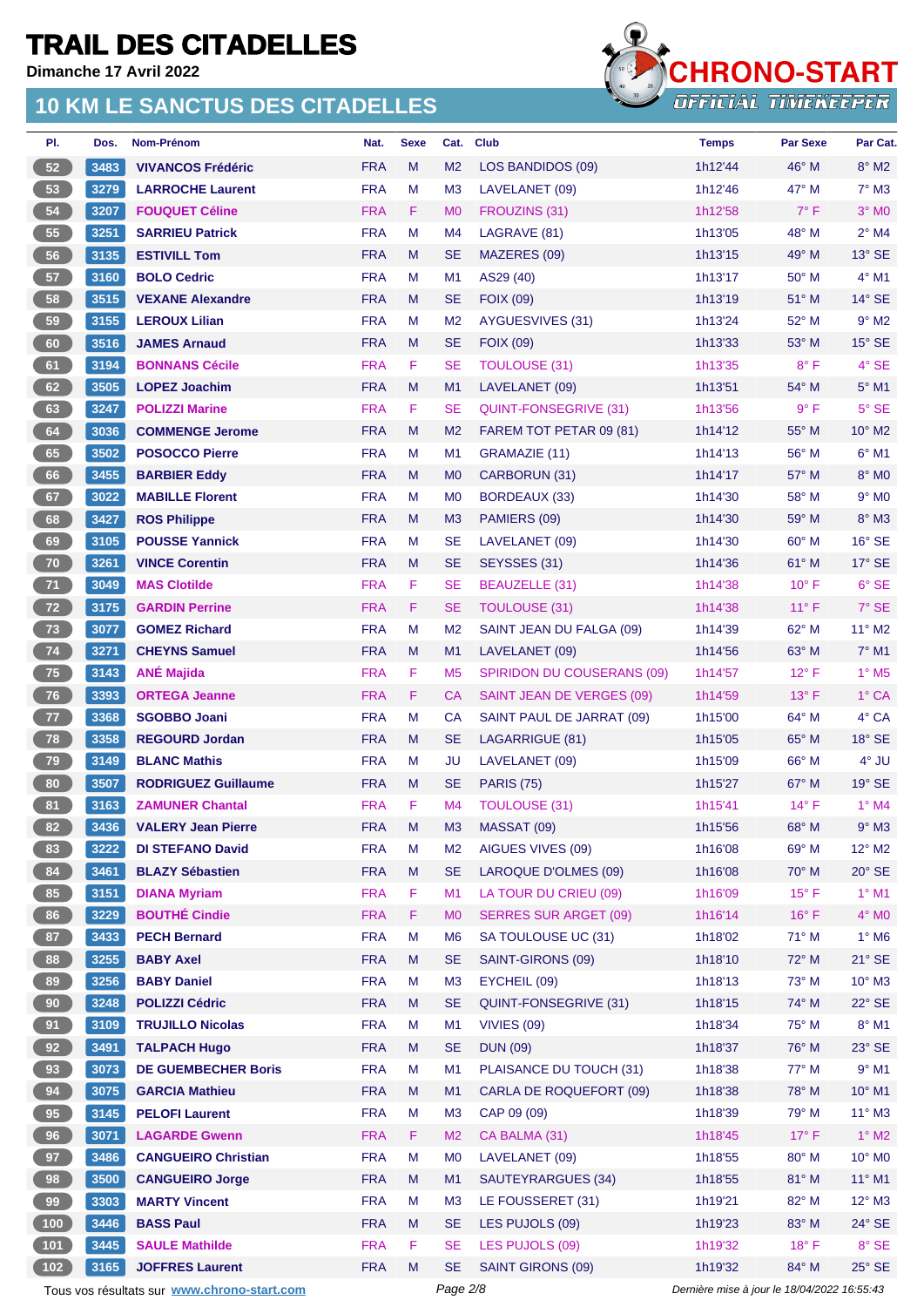**Dimanche 17 Avril 2022**

#### **10 KM LE SANCTUS DES CITADELLES**



| PI.                                           | Dos. | <b>Nom-Prénom</b>              | Nat.       | <b>Sexe</b> | Cat.           | <b>Club</b>                        | <b>Temps</b> | <b>Par Sexe</b> | Par Cat.                   |
|-----------------------------------------------|------|--------------------------------|------------|-------------|----------------|------------------------------------|--------------|-----------------|----------------------------|
| 103                                           | 3395 | <b>CANTIN Mathéo</b>           | <b>FRA</b> | M           | JU             | LAVELANET (09)                     | 1h19'36      | $85^\circ$ M    | $5^\circ$ JU               |
| 104                                           | 3296 | <b>DELLSPERGER Emmanuelle</b>  | <b>FRA</b> | F           | M <sub>0</sub> | AIGUES (09)                        | 1h19'37      | $19°$ F         | 5° M <sub>0</sub>          |
| 105                                           | 3112 | <b>CAMALET Alex</b>            | <b>FRA</b> | M           | <b>CA</b>      | TECOU (81)                         | 1h19'41      | $86^\circ$ M    | $5^\circ$ CA               |
| 106                                           | 3288 | <b>LAMAND Philippe</b>         | <b>FRA</b> | M           | M <sub>3</sub> | LES Z'AMITRAILS 09 (09)            | 1h19'54      | $87^\circ$ M    | $13^\circ$ M3              |
| 107                                           | 3134 | <b>PEREIRA Chrystele</b>       | <b>FRA</b> | F           | M <sub>2</sub> | R RUN BERGERAC (24)                | 1h19'59      | $20^\circ$ F    | $2^{\circ}$ M2             |
| 108                                           | 3484 | <b>MOURAT France</b>           | <b>FRA</b> | F           | M1             | CASTELNAU-D'ESTRETEFONDS (         | 1h20'00      | $21^{\circ}$ F  | $2^{\circ}$ M1             |
| 109                                           | 3195 | <b>TRANI Julien</b>            | <b>FRA</b> | M           | M1             | <b>TEAM TRAIL'QUILLOU (09)</b>     | 1h20'34      | 88° M           | $12^{\circ}$ M1            |
| $110$                                         | 3336 | <b>BELLONGUE Jean-Bernard</b>  | <b>FRA</b> | M           | M7             | BONNAC (09)                        | 1h20'40      | 89° M           | $1^\circ$ M7               |
| $111$                                         | 3307 | <b>FONTENEAU Emmanuel</b>      | <b>FRA</b> | M           | <b>SE</b>      | TOULOUSE (31)                      | 1h20'48      | $90^\circ$ M    | $26^\circ$ SE              |
| $112$                                         | 3302 | <b>PASTEL Lucas</b>            | <b>FRA</b> | M           | <b>SE</b>      | <b>CHTARBAIS FITNESS CLUB (31)</b> | 1h20'53      | 91° M           | 27° SE                     |
| $\begin{array}{c} \boxed{113} \end{array}$    | 3234 | <b>LAMOR Severine</b>          | <b>FRA</b> | F           | M <sub>3</sub> | <b>BAC (33)</b>                    | 1h20'54      | $22^{\circ}$ F  | $1^\circ$ M3               |
| $114$                                         | 3304 | <b>RAPINAT Claire</b>          | <b>FRA</b> | F           | <b>SE</b>      | <b>CHTARBAIS FITNESS CLUB (17)</b> | 1h21'03      | $23^{\circ}$ F  | $9°$ SE                    |
| $115$                                         | 3301 | <b>LABURTHE Lisa</b>           | <b>FRA</b> | F           | <b>SE</b>      | <b>CHTARBAIS FITNESS CLUB (31)</b> | 1h21'05      | $24^{\circ}$ F  | $10^{\circ}$ SE            |
| $116$                                         | 3437 | <b>BERDOT Carole</b>           | <b>FRA</b> | F           | M1             | <b>DALOU (09)</b>                  | 1h21'30      | $25^{\circ}$ F  | $3°$ M1                    |
| $\begin{array}{c} \boxed{117} \\ \end{array}$ | 3253 | <b>BOSQUE Philippe</b>         | <b>FRA</b> | M           | M <sub>3</sub> | PONLAT TAILLEBOURG (31)            | 1h21'31      | $92^\circ$ M    | $14^\circ$ M3              |
| 118                                           | 3204 | <b>FAGET Nicolas</b>           | <b>FRA</b> | M           | M <sub>1</sub> | MONDONVILLE (31)                   | 1h21'31      | 93° M           | 13° M1                     |
| 119                                           | 3478 | <b>PETRE Maxime</b>            | <b>FRA</b> | M           | M <sub>0</sub> | MAUVAISIN (31)                     | 1h21'52      | $94^{\circ}$ M  | $11^{\circ}$ MO            |
| 120                                           | 3330 | <b>LONGHEN Gregory</b>         | <b>FRA</b> | M           | M <sub>2</sub> | ALAIRAC (11)                       | 1h21'53      | $95^\circ$ M    | $13^\circ$ M2              |
| $121$                                         | 3180 | <b>DE OLIVEIRA Jessica</b>     | <b>FRA</b> | F           | M <sub>1</sub> | <b>JOGGING VARILHES (09)</b>       | 1h21'56      | $26^{\circ}$ F  | $4^{\circ}$ M1             |
| $122$                                         | 3343 | <b>IMBERT Billy</b>            | <b>FRA</b> | M           | M <sub>0</sub> | <b>ASSOCIATION EMMAVIE (47)</b>    | 1h22'00      | 96° M           | 12° M0                     |
| 123                                           | 3231 | <b>FAUX Clément</b>            | <b>FRA</b> | M           | JU             | BONNAC (09)                        | 1h22'15      | $97^\circ$ M    | 6° JU                      |
| 124                                           | 3444 | <b>VIDAL Xavier</b>            | <b>FRA</b> | M           | M <sub>2</sub> | PAMIERS (09)                       | 1h22'22      | $98^\circ$ M    | 14° M2                     |
| 125                                           | 3214 | <b>TIGNOL Marie-Line</b>       | <b>FRA</b> | F           | <b>SE</b>      | LIMBRASSAC (09)                    | 1h22'26      | $27^\circ$ F    | $11^\circ$ SE              |
| 126                                           | 3081 | <b>VAITINADAPOUILLE Jordan</b> | <b>FRA</b> | M           | <b>SE</b>      | LAVELANET (09)                     | 1h22'30      | 99° M           | 28° SE                     |
| $127$                                         | 3003 | <b>ALOUI Laetitia</b>          | <b>FRA</b> | F           | M <sub>0</sub> | TEAM DPOTES (09)                   | 1h22'32      | $28^{\circ}$ F  | $6°$ MO                    |
| 128                                           | 3118 | <b>LAMEGO Manuel</b>           | <b>FRA</b> | M           | M <sub>6</sub> | LAVELANET (09)                     | 1h22'37      | $100^\circ$ M   | $2^{\circ}$ M <sub>6</sub> |
| 129                                           | 3186 | <b>LATOUR Emmanuel</b>         | <b>FRA</b> | M           | M1             | <b>MAZERES COURSE PEDESTRE (C</b>  | 1h22'38      | $101^\circ$ M   | 14° M1                     |
| $130$                                         | 3352 | <b>OLTZ Christelle</b>         | <b>FRA</b> | F           | M <sub>2</sub> | PAMIERS (09)                       | 1h22'38      | $29^\circ$ F    | $3°$ M <sub>2</sub>        |
| $131$                                         | 3153 | <b>THUMEREL Gerard</b>         | <b>FRA</b> | M           | M4             | CASTANET-TOLOSAN (31)              | 1h22'43      | 102° M          | $3°$ M4                    |
| 132                                           | 3050 | <b>MAS Marie</b>               | <b>FRA</b> | F           | M <sub>2</sub> | <b>BEAUZELLE (31)</b>              | 1h22'53      | 30° F           | $4^{\circ}$ M2             |
| (133)                                         |      | 3506 MADEBOS Adrien            | FRA M      |             | SE             | TOURNAY (65)                       | 1h22'59      | 103° M          | 29° SE                     |
| 134                                           | 3242 | <b>EYROLLES Angélique</b>      | <b>FRA</b> | F           | M <sub>3</sub> | SAVERDUN (31)                      | 1h23'02      | $31^{\circ}$ F  | $2^{\circ}$ M3             |
| $135$                                         | 3164 | <b>AMARDEILH Marie</b>         | <b>FRA</b> | F           | M1             | LA TOUR DU CRIEU (09)              | 1h23'02      | 32° F           | $5^\circ$ M1               |
| $\left[ 136 \right]$                          | 3329 | <b>SANDRE Jérôme</b>           | <b>FRA</b> | M           | M1             | <b>BRAM (11)</b>                   | 1h23'13      | 104° M          | 15° M1                     |
| (137)                                         | 3442 | <b>PRIOR Gilles</b>            | <b>FRA</b> | M           | M <sub>6</sub> | SPORT NATURE MONTGAILHARD          | 1h23'25      | 105° M          | $3°$ M <sub>6</sub>        |
| $\begin{bmatrix} 138 \end{bmatrix}$           | 3087 | <b>PUERTO éric</b>             | <b>FRA</b> | M           | M <sub>3</sub> | LES FOULEES DU KERCORB (11)        | 1h23'25      | 106° M          | $15^{\circ}$ M3            |
| 139                                           | 3038 | <b>REBONATO Marc</b>           | <b>FRA</b> | M           | <b>SE</b>      | <b>VILLENEUVE SUR LOT (47)</b>     | 1h23'26      | 107° M          | $30^\circ$ SE              |
| 140                                           | 3439 | <b>LIAGRE Anne-Clémence</b>    | <b>FRA</b> | F           | <b>SE</b>      | <b>US MARQUETTE (59)</b>           | 1h23'27      | 33° F           | $12^{\circ}$ SE            |
| $\begin{array}{c} \boxed{141} \end{array}$    | 3438 | <b>LIAGRE Aymeric</b>          | <b>FRA</b> | M           | M1             | <b>BLAGNAC (31)</b>                | 1h23'28      | 108° M          | 16° M1                     |
| $\begin{array}{c} \boxed{142} \\ \end{array}$ | 3169 | <b>SANS Pascale</b>            | <b>FRA</b> | F           | M <sub>3</sub> | <b>CASTELNAU DURBAN (09)</b>       | 1h23'34      | 34° F           | $3^\circ$ M3               |
| 143                                           | 3462 | <b>SEGUINOT Raphaël</b>        | <b>FRA</b> | M           | <b>SE</b>      | ARCHIAC (17)                       | 1h23'50      | 109° M          | 31° SE                     |
| 144                                           | 3451 | <b>SANCIER Angèle</b>          | <b>FRA</b> | F           | <b>ES</b>      | CAPIAN (33)                        | 1h23'51      | $35^{\circ}$ F  | $1^\circ$ ES               |
| 145                                           | 3332 | <b>VIALLE Laurent</b>          | <b>FRA</b> | M           | M <sub>2</sub> | LAVELANET (09)                     | 1h24'07      | $110^\circ$ M   | 15° M2                     |
| 146                                           | 3205 | <b>ARNOLD Mathilde</b>         | <b>FRA</b> | F           | <b>JU</b>      | MAUVEZIN (31)                      | 1h24'07      | $36^{\circ}$ F  | $2^{\circ}$ JU             |
| $147$                                         | 3032 | <b>PINAUD Natacha</b>          | <b>FRA</b> | F           | M <sub>2</sub> | LAVELANET (09)                     | 1h24'15      | $37^\circ$ F    | $5^\circ$ M2               |
| $148$                                         | 3326 | <b>LEDERAC Pierre</b>          | <b>FRA</b> | M           | M <sub>5</sub> | AC PAMIERS (09)                    | 1h24'46      | 111° M          | $1^\circ$ M <sub>5</sub>   |
| 149                                           | 3383 | <b>GADAIS Sebastien</b>        | <b>FRA</b> | M           | M <sub>0</sub> | <b>REZE (44)</b>                   | 1h24'53      | 112° M          | 13° MO                     |
| 150                                           | 3397 | <b>CASSAGNAUD Charline</b>     | <b>FRA</b> | F           | M <sub>0</sub> | SAINTE FOY D'AIGREFEUILLE (31      | 1h25'03      | $38^\circ$ F    | $7^\circ$ MO               |
| 151                                           | 3220 | <b>MONTAGNE Claude</b>         | <b>FRA</b> | M           | M <sub>0</sub> | MAZERES (09)                       | 1h25'13      | $113^\circ$ M   | 14° MO                     |
| $152$                                         | 3217 | <b>EYCHENNE Aude</b>           | <b>FRA</b> | F           | M <sub>0</sub> | <b>MERCUS-GARRABET (09)</b>        | 1h25'14      | $39^\circ$ F    | $8^\circ$ MO               |
| (153)                                         | 3082 | <b>MICHEL Julia</b>            | <b>FRA</b> | F           | M1             | MILLE PATTES CARBONNAIS (31)       | 1h25'17      | $40^{\circ}$ F  | $6^\circ$ M1               |

Tous vos résultats sur **[www.chrono-start.com](https://www.chrono-start.com/)** Page 3/8 Page 3/8 Dernière mise à jour le 18/04/2022 16:55:43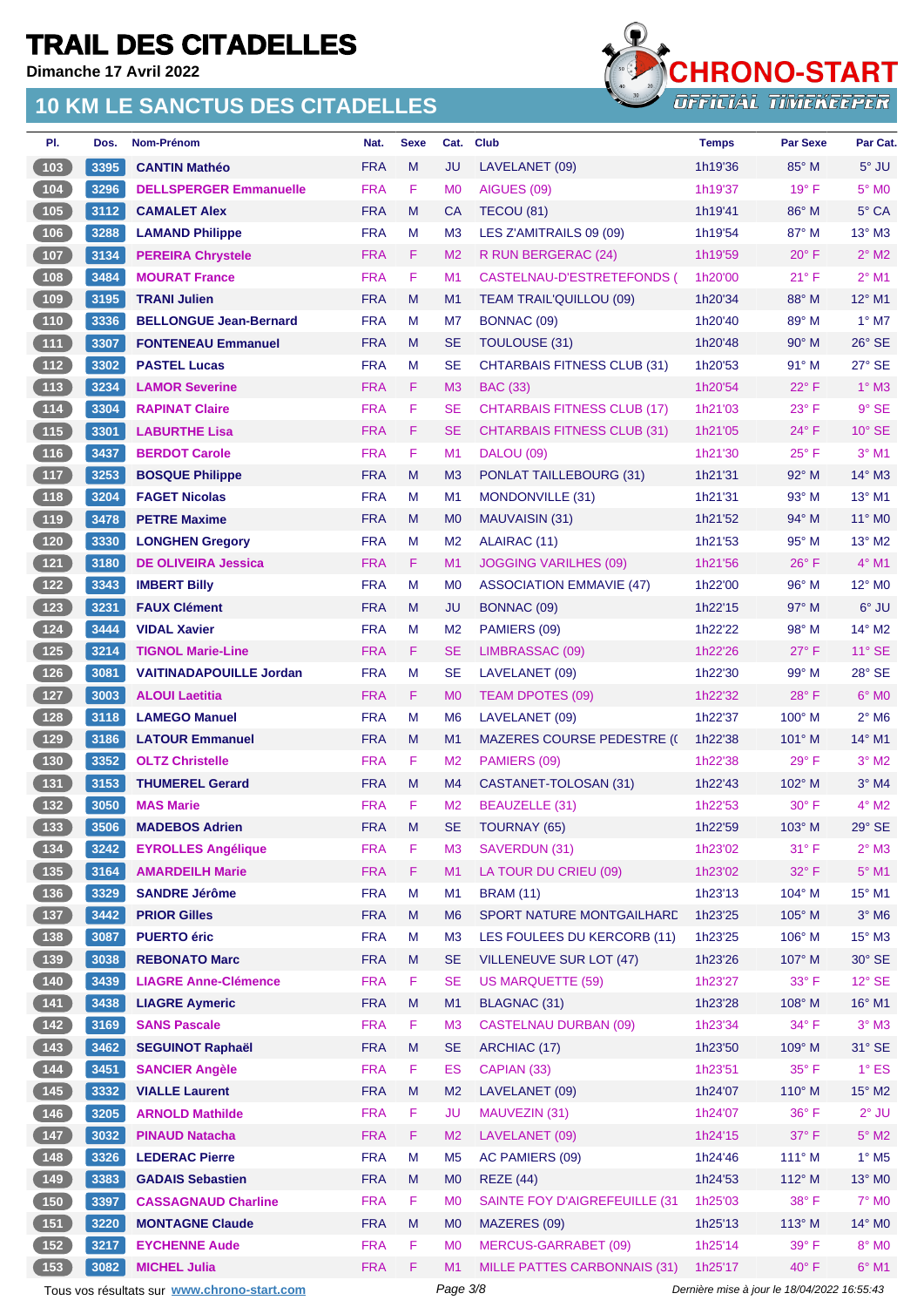**Dimanche 17 Avril 2022**

#### **10 KM LE SANCTUS DES CITADELLES**



| PI.                                        | Dos. | Nom-Prénom                         | Nat.       | <b>Sexe</b> | Cat.           | Club                               | <b>Temps</b> | <b>Par Sexe</b> | Par Cat.                    |
|--------------------------------------------|------|------------------------------------|------------|-------------|----------------|------------------------------------|--------------|-----------------|-----------------------------|
| 154                                        | 3218 | <b>MONTAGNE Pierre-André</b>       | <b>FRA</b> | M           | M1             | MERCUS-GARRABET (09)               | 1h25'23      | $114^\circ$ M   | $17^\circ$ M1               |
| 155                                        | 3351 | <b>MONOY Fabrice</b>               | <b>FRA</b> | M           | M4             | PAMIERS (09)                       | 1h25'29      | $115^\circ$ M   | $4^\circ$ M4                |
| 156                                        | 3498 | <b>PERIAT Flavie</b>               | <b>FRA</b> | F           | <b>SE</b>      | ARIEGE (09)                        | 1h25'52      | $41^{\circ}$ F  | $13^\circ$ SE               |
| 157                                        | 3086 | <b>ARNAUDÉ Camille</b>             | <b>FRA</b> | F           | JU             | BALMA (31)                         | 1h25'53      | $42^{\circ}$ F  | 3° JU                       |
| 158                                        | 3501 | <b>BOUILLOT Emerick</b>            | <b>FRA</b> | M           | M1             | CASTELNAUDARY (11)                 | 1h25'53      | $116^\circ$ M   | $18^{\circ}$ M1             |
| 159                                        | 3223 | <b>DI STEFANO Lison</b>            | <b>FRA</b> | F           | JU             | SKI CLUB AX (09)                   | 1h25'59      | 43° F           | 4° JU                       |
| $160$                                      | 3322 | <b>BROUSSE Andy</b>                | <b>FRA</b> | M           | <b>SE</b>      | PRADES LE LEZ (34)                 | 1h25'59      | $117^\circ$ M   | $32^{\circ}$ SE             |
| 161                                        | 3278 | <b>PERLIN Laurent</b>              | <b>FRA</b> | M           | <b>SE</b>      | SAINT-ALBAN (31)                   | 1h26'06      | $118^\circ$ M   | 33° SE                      |
| 162                                        | 3183 | <b>SICRE Christelle</b>            | <b>FRA</b> | F           | M <sub>2</sub> | LAVELANET (09)                     | 1h26'42      | $44^{\circ}$ F  | $6^\circ$ M2                |
| $163$                                      | 3230 | <b>DOS SANTOS Martine</b>          | <b>FRA</b> | F           | M4             | SPIRIDON DU COUSERANS (09)         | 1h26'49      | $45^{\circ}$ F  | $2^{\circ}$ M4              |
| 164                                        | 3458 | <b>RIVIERE Lorie</b>               | <b>FRA</b> | F           | <b>SE</b>      | <b>MAZERES COURSE PEDESTRE (C</b>  | 1h27'18      | $46^{\circ}$ F  | $14^\circ$ SE               |
| $165$                                      | 3514 | <b>PRENTICE Charlotte</b>          | <b>FRA</b> | F           | <b>SE</b>      | PAMIERS (09)                       | 1h27'18      | $47^\circ$ F    | $15^\circ$ SE               |
| (166)                                      | 3463 | <b>RIVIERE Patricia</b>            | <b>FRA</b> | F           | M <sub>3</sub> | <b>MAZERES COURSE PEDESTRE (()</b> | 1h27'18      | $48^{\circ}$ F  | $4^\circ$ M3                |
| 167                                        | 3469 | <b>SIEURAC Marion</b>              | <b>FRA</b> | F           | M1             | <b>MAZERES COURSE PEDESTRE (C</b>  | 1h27'20      | $49^{\circ}$ F  | $7°$ M1                     |
| $168$                                      | 3466 | <b>RIVIERE David</b>               | <b>FRA</b> | M           | M4             | <b>MAZERES COURSE PEDESTRE (()</b> | 1h27'21      | $119^\circ$ M   | $5^\circ$ M4                |
| 169                                        | 3423 | <b>RUARD Manu</b>                  | <b>FRA</b> | M           | M <sub>0</sub> | O'PADLE (19)                       | 1h27'24      | $120^\circ$ M   | $15^{\circ}$ MO             |
| 170                                        | 3422 | <b>FABRE Alicia</b>                | <b>FRA</b> | F           | M <sub>0</sub> | BILHAC (19)                        | 1h27'25      | $50^\circ$ F    | $9°$ M <sub>0</sub>         |
| $171$                                      | 3176 | <b>ROUX Camille</b>                | <b>FRA</b> | F           | M <sub>0</sub> | LAC (11)                           | 1h27'26      | $51^{\circ}$ F  | $10^{\circ}$ MO             |
| $\boxed{172}$                              | 3162 | <b>MONOD Jean Francois</b>         | <b>FRA</b> | M           | M1             | VILLENEUVE LA COMPTAL (11)         | 1h27'27      | $121^\circ$ M   | $19^\circ$ M1               |
| $\boxed{173}$                              | 3293 | <b>CATHALA Laurent</b>             | <b>FRA</b> | M           | M <sub>1</sub> | LE PEYRAT (09)                     | 1h27'28      | $122^{\circ}$ M | $20^\circ$ M1               |
| $174$                                      | 3275 | <b>LE GUERCH Alain</b>             | <b>FRA</b> | M           | M7             | LAVELANET (09)                     | 1h27'28      | $123^\circ$ M   | $2^{\circ}$ M7              |
| $175$                                      | 3072 | <b>MUXI Géraldine</b>              | <b>FRA</b> | F           | <b>SE</b>      | <b>HOBBITRAIL (31)</b>             | 1h27'30      | 52° F           | $16^\circ$ SE               |
| $\sqrt{176}$                               | 3415 | <b>MARTY Frederic</b>              | <b>FRA</b> | M           | M <sub>2</sub> | MIREPOIX (09)                      | 1h27'33      | $124^\circ$ M   | $16^{\circ}$ M <sub>2</sub> |
| $177$                                      | 3416 | <b>MARTY Mathieu</b>               | <b>FRA</b> | M           | M <sub>0</sub> | <b>LACROIX FALGARDE (31)</b>       | 1h27'34      | $125^\circ$ M   | $16^{\circ}$ MO             |
| 178                                        | 3033 | <b>HERNANDEZ Julien</b>            | <b>FRA</b> | M           | M <sub>0</sub> | SAINT PAUL DE JARRAT (09)          | 1h27'34      | $126^\circ$ M   | $17^\circ$ MO               |
| $179$                                      | 3232 | <b>FERNANDEZ Eric</b>              | <b>FRA</b> | M           | M <sub>3</sub> | LAVELANET (09)                     | 1h27'35      | $127^\circ$ M   | $16^\circ$ M3               |
| (180)                                      | 3407 | <b>SANCIER Cedrine</b>             | <b>FRA</b> | F           | M <sub>2</sub> | <b>ELAN CAPIANAIS (33)</b>         | 1h27'35      | $53^\circ$ F    | $7^\circ$ M2                |
| $181$                                      | 3158 | <b>SENESSE Pascal</b>              | <b>FRA</b> | M           | M <sub>3</sub> | LAVELANET (09)                     | 1h27'39      | $128^\circ$ M   | $17^\circ$ M3               |
| 182                                        | 3380 | <b>LEMOINE MOUCHAGUE Dominique</b> | <b>FRA</b> | F           | M1             | ARTIGAT (09)                       | 1h27'50      | $54^{\circ}$ F  | $8^\circ$ M1                |
| 183                                        | 3305 | <b>AMARGER Fabien</b>              | <b>FRA</b> | M           | <b>SE</b>      | SAVERDUN COURIR SYMPA (09)         | 1h27'50      | $129^\circ$ M   | $34^\circ$ SE               |
| (184)                                      | 3381 | <b>MOUCHAGUE Jean-Marc</b>         | <b>FRA</b> | M           | M1             | ARTIGAT (09)                       | 1h27'52      | $130^\circ$ M   | $21^{\circ}$ M1             |
| 185                                        | 3457 | <b>POUPEAU Camille</b>             | <b>FRA</b> | F           | ES             | <b>CUGNAUX (31)</b>                | 1h27'54      | $55^{\circ}$ F  | $2^{\circ}$ ES              |
| 186                                        | 3243 | <b>AUSSEL Anthony</b>              | <b>FRA</b> | M           | M <sub>0</sub> | CUGNAUX (31)                       | 1h28'21      | 131° M          | 18° MO                      |
| 187                                        | 3004 | <b>MONTEL Carole</b>               | <b>FRA</b> | F           | M <sub>2</sub> | <b>TEAM D'POTES (31)</b>           | 1h28'34      | 56°F            | $8^\circ$ M2                |
| (188)                                      | 3076 | <b>MARTY Marieline</b>             | <b>FRA</b> | F           | M <sub>3</sub> | SAINTJEAN DU FALGA (09)            | 1h28'35      | $57^\circ$ F    | $5^\circ$ M3                |
| 189                                        | 3334 | <b>BOUTONNET Morgane</b>           | <b>FRA</b> | F           | <b>SE</b>      | <b>VERNETTRAIL09 (09)</b>          | 1h28'37      | 58°F            | 17° SE                      |
| (190)                                      | 3156 | <b>FERNANDEZ Christelle</b>        | <b>FRA</b> | F           | M <sub>2</sub> | LAVELANET (09)                     | 1h28'40      | 59°F            | $9°$ M2                     |
| $\begin{array}{c} \boxed{191} \end{array}$ | 3046 | <b>DEDIEU LEBRUN Stéphanie</b>     | <b>FRA</b> | F           | M <sub>0</sub> | <b>SNM (09)</b>                    | 1h28'40      | $60^\circ$ F    | $11^{\circ}$ MO             |
| (192)                                      | 3273 | <b>SANCHEZ Alexandrine</b>         | <b>FRA</b> | F           | M1             | ACP (09)                           | 1h28'41      | 61°F            | $9°$ M1                     |
| 193                                        | 3029 | <b>FOUET Thierry</b>               | <b>FRA</b> | M           | M <sub>5</sub> | PERNES-LES-FONTAINES (84)          | 1h28'49      | 132° M          | $2^{\circ}$ M5              |
| (194)                                      | 3035 | <b>QUELVILLE Manon</b>             | <b>FRA</b> | F           | <b>SE</b>      | <b>TOULOUSE (31)</b>               | 1h28'59      | 62°F            | 18° SE                      |
| $195$                                      | 3024 | <b>RAZIN Sandrine</b>              | <b>FRA</b> | F           | M1             | <b>US FRONTON ATHLETISME (31)</b>  | 1h29'01      | $63^\circ$ F    | $10^{\circ}$ M1             |
| 196                                        | 3390 | <b>GAUDREL Fanny</b>               | <b>FRA</b> | F           | <b>SE</b>      | <b>SERRES SUR ARGET (09)</b>       | 1h29'03      | $64^{\circ}$ F  | $19°$ SE                    |
| 197                                        | 3372 | <b>PENDARIES Ingrid</b>            | <b>FRA</b> | F           | <b>SE</b>      | <b>SERRES SUR ARGET (09)</b>       | 1h29'04      | 65°F            | $20^{\circ}$ SE             |
| (198)                                      | 3173 | <b>FAILLEFER André</b>             | <b>FRA</b> | M           | M <sub>6</sub> | <b>COLOMIERS (31)</b>              | 1h29'18      | 133° M          | $4^\circ$ M6                |
| 199                                        | 3272 | <b>AMIEL Ugo</b>                   | <b>FRA</b> | M           | ES             | <b>VARILHES (09)</b>               | 1h29'21      | 134° M          | $4^\circ$ ES                |
| 200                                        | 3317 | <b>RESCANIERES Isaline</b>         | <b>FRA</b> | F           | <b>JU</b>      | <b>APYTRI - TTR 09 (09)</b>        | 1h29'21      | 66°F            | $5^\circ$ JU                |
| 201                                        | 3313 | <b>MARQUILLY Alexandre</b>         | <b>FRA</b> | M           | <b>SE</b>      | <b>VERNIOLLE (09)</b>              | 1h29'26      | $135^\circ$ M   | 35° SE                      |
| 202                                        | 3098 | <b>FAUX Vincent</b>                | <b>FRA</b> | M           | M <sub>2</sub> | BONNAC (09)                        | 1h29'26      | 136° M          | $17^\circ$ M2               |
| 203                                        | 3225 | <b>MERIC Laetitia</b>              | <b>FRA</b> | F           | M <sub>2</sub> | SAINT-LYS (31)                     | 1h29'54      | 67°F            | $10^{\circ}$ M2             |
| 204                                        | 3023 | <b>GERAUD Charlotte</b>            | <b>FRA</b> | F           | <b>SE</b>      | SPORT NATURE MONTGAILHARD          | 1h30'04      | $68^{\circ}$ F  | $21^\circ$ SE               |

Tous vos résultats sur **[www.chrono-start.com](https://www.chrono-start.com/)** Page 4/8 Page 4/8 Dernière mise à jour le 18/04/2022 16:55:43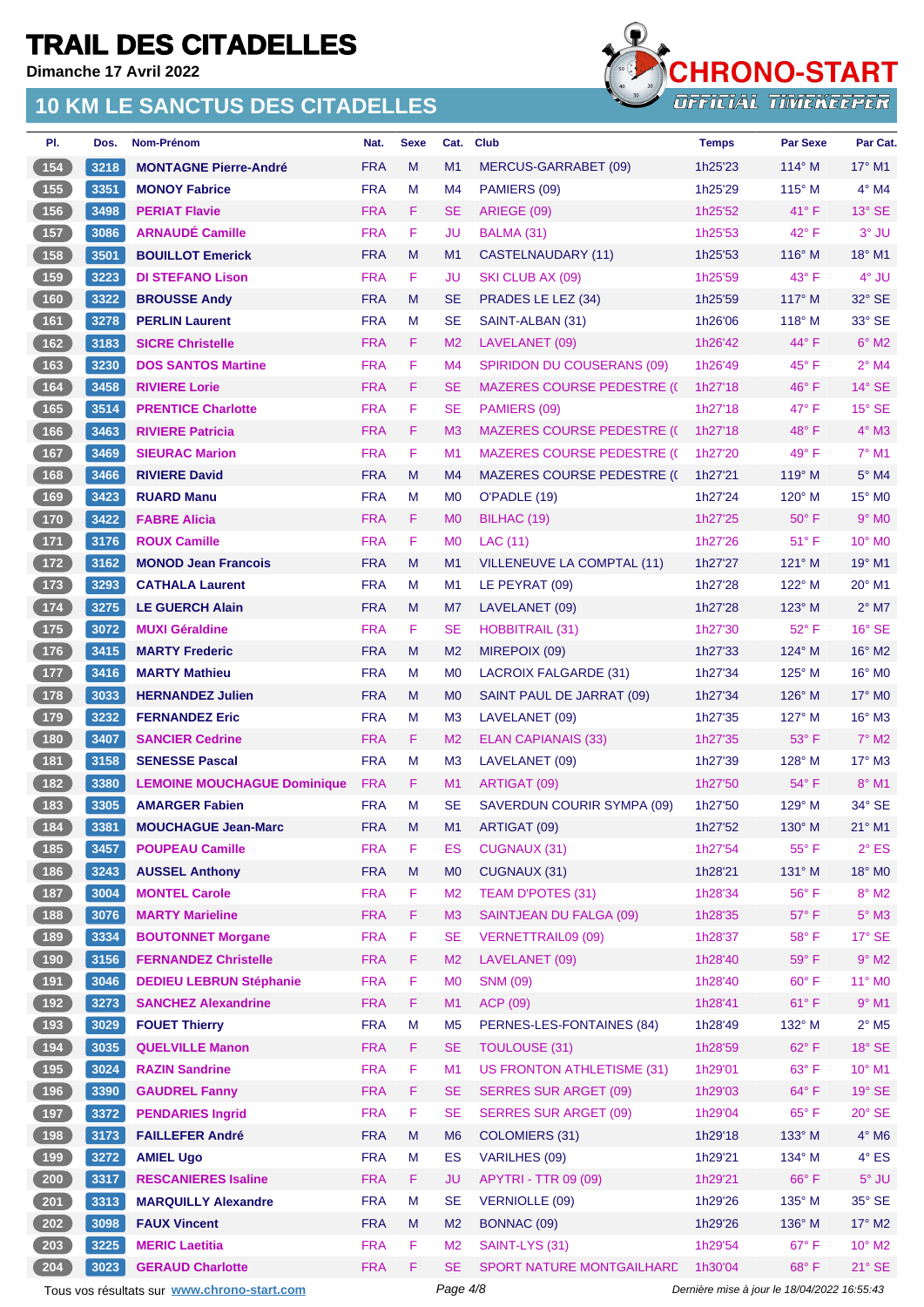**Dimanche 17 Avril 2022**



| PI.    | Dos.         | Nom-Prénom                                  | Nat.       | <b>Sexe</b> | Cat.           | <b>Club</b>                        | <b>Temps</b> | <b>Par Sexe</b>                             | Par Cat.                 |
|--------|--------------|---------------------------------------------|------------|-------------|----------------|------------------------------------|--------------|---------------------------------------------|--------------------------|
| 205    | 3148         | <b>ESPEISSE Séverine</b>                    | <b>FRA</b> | F           | M <sub>1</sub> | <b>SPORT NATURE MONTGAILHARE</b>   | 1h30'04      | $69^\circ$ F                                | $11^{\circ}$ M1          |
| 206    | 3127         | <b>CARPENTIER Ludivine</b>                  | <b>FRA</b> | F           | M1             | <b>VERNETTRAIL09 (09)</b>          | 1h30'05      | $70^\circ$ F                                | 12° M1                   |
| 207    | 3131         | <b>PÉCOUT Stéphanie</b>                     | <b>FRA</b> | F           | M <sub>2</sub> | <b>SPIRIDON PAYS D'OLMES (09)</b>  | 1h30'51      | 71° F                                       | 11° M2                   |
| 208    | 3362         | <b>OUSTRIC Jean Marc</b>                    | <b>FRA</b> | M           | M <sub>2</sub> | MARZENS (81)                       | 1h31'07      | 137° M                                      | $18^\circ$ M2            |
| 209    | 3479         | <b>MARTY Jean-Paul</b>                      | <b>FRA</b> | M           | M <sub>4</sub> | <b>TARASCON SUR ARIEGE (09)</b>    | 1h31'09      | $138^\circ$ M                               | $6°$ M4                  |
| 210    | 3138         | <b>MEERTZ Vanessa</b>                       | <b>FRA</b> | F           | <b>SE</b>      | <b>MONTPELLIER (34)</b>            | 1h31'32      | 72°F                                        | 22° SE                   |
| $211$  | 3402         | <b>SOUVRÉ Laurie</b>                        | <b>FRA</b> | F           | <b>SE</b>      | AIGREFEUILLE D AUNIS (17)          | 1h31'33      | $73^\circ$ F                                | 23° SE                   |
| 212    | 3245         | <b>DEBAUGNY Maxime</b>                      | <b>FRA</b> | M           | M1             | CUGNAUX (31)                       | 1h31'36      | 139° M                                      | 22° M1                   |
| 213    | 3306         | <b>GUERRA Diana</b>                         | <b>FRA</b> | F.          | M1             | LA TOUR DU CRIEU (09)              | 1h31'46      | 74° F                                       | 13° M1                   |
| 214    | 3300         | <b>RICHOU Chrystelle</b>                    | <b>FRA</b> | F.          | M1             | DALOU (09)                         | 1h31'47      | $75^{\circ}$ F                              | $14^{\circ}$ M1          |
| 215    | 3350         | <b>BONO Maria Justina</b>                   | <b>FRA</b> | F           | <b>JU</b>      | <b>SEMELLE DE PLOMB (66)</b>       | 1h32'40      | 76°F                                        | 6° JU                    |
| 216    | 3353         | <b>LEFEVRE Almeria</b>                      | <b>FRA</b> | F           | JU             | <b>SEMELLES DE PLOMB (66)</b>      | 1h32'41      | 77° F                                       | 7° JU                    |
| 217    | 3184         | <b>EYCHENNE Gabriel</b>                     | <b>FRA</b> | M           | M <sub>3</sub> | LES SER'RUNNERS (09)               | 1h33'08      | 140° M                                      | 18° M3                   |
| 218    | 3471         | <b>GUERY Leslie</b>                         | <b>FRA</b> | F           | M <sub>0</sub> | SAINT ANDRE DE SANGONIS (34)       | 1h33'09      | 78°F                                        | 12° MO                   |
| 219    | 3472         | <b>GUERY Jean-Charles</b>                   | <b>FRA</b> | M           | M1             | SAINT ANDRE DE SANGONIS (34)       | 1h33'10      | 141° M                                      | $23^\circ$ M1            |
| 220    | 3361         | <b>DE LAPASSE Sebastien</b>                 | <b>FRA</b> | M           | M <sub>3</sub> | AMBRES (81)                        | 1h33'13      | 142° M                                      | 19° M3                   |
| 221    | 3126         | <b>MARCHANDISE Sabrina</b>                  | <b>FRA</b> | F.          | M1             | MAZERES (09)                       | 1h33'26      | $79^\circ$ F                                | 15° M1                   |
| 222    | 3494         | <b>PEILLEX Christophe</b>                   | <b>FRA</b> | M           | M <sub>2</sub> | <b>BAROUSSE OXY (65)</b>           | 1h33'34      | $143^\circ$ M                               | 19° M2                   |
| 223    |              | <b>CORTOLEZZI Laetitia</b>                  | <b>FRA</b> | F           | M1             |                                    |              | 80°F                                        | 16° M1                   |
|        | 3136         | <b>CHARRIÉ Charline</b>                     | <b>FRA</b> | F           | <b>SE</b>      | LA BASTIDE DE SEROU (09)           | 1h33'35      | 81°F                                        | 24° SE                   |
| 224    | 3426         |                                             |            |             |                | <b>CRAMPAGNA (09)</b>              | 1h33'39      |                                             |                          |
| 225    | 3146         | <b>RUMEAU Célia</b>                         | <b>FRA</b> | F           | <b>SE</b>      | <b>SNM (09)</b>                    | 1h33'39      | 82°F                                        | $25^\circ$ SE            |
| 226    | 3235         | <b>DERAMOND Alexandre</b>                   | <b>FRA</b> | M           | M <sub>0</sub> | <b>CARBO'RUN EN VOLVESTRE (31)</b> | 1h33'39      | 144° M                                      | 19° M <sub>0</sub>       |
| 227    | 3410         | <b>BILOTTA Jean-François</b>                | <b>FRA</b> | M           | M <sub>5</sub> | LAMASQUERE (31)                    | 1h33'40      | $145^\circ$ M                               | $3°$ M <sub>5</sub>      |
| 228    | 3315         | <b>GALY Milene</b>                          | <b>FRA</b> | F           | M <sub>0</sub> | <b>VIRA (09)</b>                   | 1h33'41      | 83° F                                       | 13° MO                   |
| 229    | 3411         | <b>PIERSON Sandrine</b>                     | <b>FRA</b> | F           | M <sub>2</sub> | <b>RUNING SEYSSES (31)</b>         | 1h33'42      | 84°F                                        | 12° M2                   |
| 230    | 3197         | <b>DAYNA Magali</b>                         | <b>FRA</b> | F.          | M <sub>0</sub> | TEILHET (09)                       | 1h33'42      | 85°F                                        | 14° MO                   |
| 231    | 3037         | <b>AUDABRAM Caroline</b>                    | <b>FRA</b> | F           | M <sub>0</sub> | <b>TRAIL'QUILLOU (13)</b>          | 1h33'47      | 86°F                                        | 15° MO                   |
| 232    | 3108         | <b>GERDIL Emmanuelle</b>                    | <b>FRA</b> | F           | M <sub>0</sub> | <b>CHATEAUNEUF (16)</b>            | 1h33'49      | 87°F                                        | 16° MO                   |
| 233    | 3341         | <b>VALLEE Stéphane</b>                      | <b>FRA</b> | M           | M <sub>3</sub> | <b>REZE (44)</b>                   | 1h34'28      | $146^\circ$ M                               | $20^\circ$ M3            |
| 234    | 3045         | <b>GASULLA Aurore</b>                       | <b>FRA</b> | F           | M <sub>0</sub> | LUZENAC (09)                       | 1h34'30      | $88^\circ$ F                                | 17° M0                   |
| $235)$ | $\vert$ 3211 | <b>MERCIER Geneviève</b>                    | <b>FRA</b> | F.          |                | M5 FENDEILLE (11)                  | 1h34'34      | $89^\circ$ F                                | $2^{\circ}$ M5           |
| 236    | 3276         | <b>BORDENAVE Julie</b>                      | <b>FRA</b> | F           | <b>SE</b>      | <b>TOULOUSE (31)</b>               | 1h34'35      | $90^\circ$ F                                | $26^\circ$ SE            |
| 237    | 3447         | <b>GRAVES Alice</b>                         | <b>FRA</b> | F           | <b>SE</b>      | <b>TOULOUSE (31)</b>               | 1h34'37      | 91°F                                        | 27° SE                   |
| 238    | 3475         | <b>GARCIA Priscilia</b>                     | <b>FRA</b> | F           | M <sub>0</sub> | <b>VILLENEUVE-DOLMES (09)</b>      | 1h35'03      | 92° F                                       | 18° MO                   |
| 239    | 3391         | <b>CARNIEL Milie</b>                        | <b>FRA</b> | F           | M <sub>0</sub> | FENOUILLET (31)                    | 1h35'22      | $93^\circ$ F                                | 19° MO                   |
| 240    | 3408         | <b>AUSSEIL Philippe</b>                     | <b>FRA</b> | M           | M <sub>5</sub> | <b>SEMELLES DE PLOMB (66)</b>      | 1h35'22      | 147° M                                      | $4^\circ$ M <sub>5</sub> |
| 241    | 3511         | <b>BOXERO Isabelle</b>                      | <b>FRA</b> | F.          | M <sub>3</sub> | <b>SEMELLES DE PLOMB (66)</b>      | 1h35'22      | $94^{\circ}$ F                              | $6^\circ$ M3             |
| 242    | 3398         | <b>VERNIERES Sandra</b>                     | <b>FRA</b> | F           | M1             | FENOUILLET (31)                    | 1h35'23      | $95^\circ$ F                                | 17° M1                   |
| 243    | 3310         | <b>LACANAL Didier</b>                       | <b>FRA</b> | M           | M <sub>5</sub> | <b>MURET (31)</b>                  | 1h35'51      | 148° M                                      | $5^\circ$ M5             |
| 244    | 3219         | <b>CARAYOL Stéphanie</b>                    | <b>FRA</b> | F.          | M <sub>2</sub> | <b>TTR09 (09)</b>                  | 1h36'10      | 96°F                                        | 13° M2                   |
| 245    | 3359         | <b>FRANCO Emmanuelle</b>                    | <b>FRA</b> | F           | <b>SE</b>      | <b>ASLB</b> (31)                   | 1h36'15      | $97^\circ$ F                                | 28° SE                   |
| 246    | 3490         | <b>TEBALDINI Fany</b>                       | <b>FRA</b> | F           | <b>SE</b>      | UNIVERSITE TOULOUSE 1 CAPIT(       | 1h36'15      | 98°F                                        | 29° SE                   |
| 247    | 3154         | <b>LOUVES Maureen</b>                       | <b>FRA</b> | F           | <b>SE</b>      | <b>TOULOUSE (31)</b>               | 1h36'16      | 99° F                                       | 30° SE                   |
| 248    | 3269         | <b>VIGNES Stephanie</b>                     | <b>FRA</b> | F           | M1             | ROQUES (31)                        | 1h36'16      | 100°F                                       | 18° M1                   |
| 249    | 3236         | <b>STEPHAN Christelle</b>                   | <b>FRA</b> | F.          | M <sub>2</sub> | <b>MONTGAILHARD (09)</b>           | 1h36'16      | 101° F                                      | 14° M2                   |
| 250    | 3062         | <b>MESTRIE Carla</b>                        | <b>FRA</b> | F           | <b>CA</b>      | <b>RAMONVILLE SAINT AGNE (31)</b>  | 1h36'17      | 102°F                                       | $2^{\circ}$ CA           |
| 251    | 3429         | <b>RESPAUD Coralie</b>                      | <b>FRA</b> | F           | <b>SE</b>      | <b>TOULOUSE (31)</b>               | 1h36'18      | $103^\circ$ F                               | 31° SE                   |
| 252    | 3124         | <b>BELUGOU Raymond</b>                      | <b>FRA</b> | M           | M1             | BELBERAUD (31)                     | 1h36'24      | 149° M                                      | 24° M1                   |
| 253    | 3054         | <b>GRIMONT Anne-Laure</b>                   | <b>FRA</b> | F.          | M <sub>2</sub> | <b>SPORT NATURE MONTGAILLARD</b>   | 1h36'36      | 104°F                                       | 15° M2                   |
| 254    | 3111         | <b>GENES Patricia</b>                       | <b>FRA</b> | F           | M <sub>0</sub> | <b>VIVIES (09)</b>                 | 1h36'58      | $105^\circ$ F                               | 20° MO                   |
| 255    | 3091         | <b>LAMAZOU-BETBEDER François</b>            | <b>FRA</b> | M           | M <sub>0</sub> | TOULOUSE (31)                      | 1h36'58      | 150° M                                      | 20° MO                   |
|        |              | Tous vos résultats sur www.chrono-start.com |            |             | Page 5/8       |                                    |              | Dernière mise à jour le 18/04/2022 16:55:43 |                          |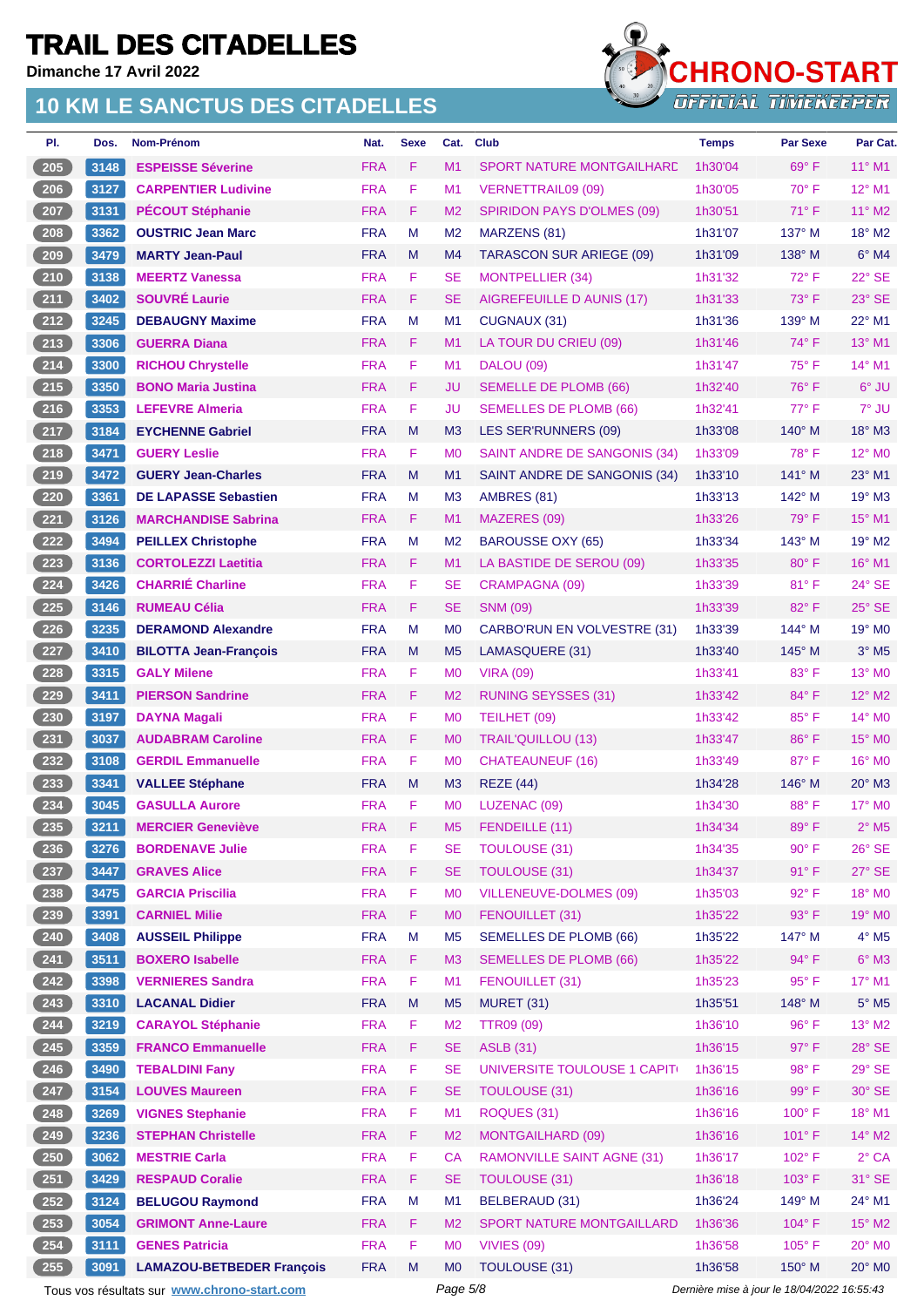**Dimanche 17 Avril 2022**

#### **10 KM LE SANCTUS DES CITADELLES**



| PI. | Dos.   | Nom-Prénom                  | Nat.       | <b>Sexe</b> | Cat.           | <b>Club</b>                          | <b>Temps</b> | <b>Par Sexe</b> | Par Cat.            |
|-----|--------|-----------------------------|------------|-------------|----------------|--------------------------------------|--------------|-----------------|---------------------|
| 256 | 3064   | <b>CHENARD Claire</b>       | <b>FRA</b> | F           | M <sub>2</sub> | CASTANET TOLOSAN (31)                | 1h37'06      | $106^\circ$ F   | $16^{\circ}$ M2     |
| 257 | 3063   | <b>MARIS Patricia</b>       | <b>FRA</b> | F           | M <sub>3</sub> | <b>RAMONVILLE SAINT AGNE (31)</b>    | 1h37'07      | $107^\circ$ F   | $7°$ M3             |
| 258 | 3167   | <b>SOULIE Christophe</b>    | <b>FRA</b> | M           | M <sub>3</sub> | <b>COURIR SYMPA SAVERDUN (09)</b>    | 1h37'54      | $151^\circ$ M   | $21^\circ$ M3       |
| 259 | 3257   | <b>THÉAU Simon</b>          | <b>FRA</b> | М           | <b>SE</b>      | LE JOGGEUR DU DIMANCHE (09)          | 1h37'58      | $152^{\circ}$ M | 36° SE              |
| 260 | 3106   | <b>MARC Aurelie</b>         | <b>FRA</b> | F           | M <sub>0</sub> | <b>SPORT NATURE MONTGAILHARD</b>     | 1h38'43      | $108^\circ$ F   | 21° MO              |
| 261 | 3349   | <b>BONO Maria Constanza</b> | <b>FRA</b> | F           | ES             | <b>SEMELLE DE PLOMB (66)</b>         | 1h39'09      | $109^\circ$ F   | $3°$ ES             |
| 262 | 3339   | <b>ALFONSO Elise</b>        | <b>FRA</b> | F           | M <sub>3</sub> | <b>ASA (40)</b>                      | 1h39'12      | $110^\circ$ F   | 8° M3               |
| 263 | 3487   | <b>ALFONSO Frederic</b>     | <b>FRA</b> | М           | M <sub>3</sub> | <b>ASA (40)</b>                      | 1h39'13      | $153^\circ$ M   | $22^{\circ}$ M3     |
| 264 | 3287   | <b>GONZALEZ Sabrina</b>     | <b>FRA</b> | F           | M <sub>0</sub> | LAVELANET (09)                       | 1h39'21      | $111°$ F        | 22° M <sub>0</sub>  |
| 265 | 3414   | <b>BICHON Julien</b>        | <b>FRA</b> | M           | <b>SE</b>      | CHAURAY (79)                         | 1h39'23      | $154^\circ$ M   | 37° SE              |
| 266 | 3078   | <b>AUGEREAU Valérie</b>     | <b>FRA</b> | F.          | M <sub>3</sub> | <b>REZE (44)</b>                     | 1h39'25      | $112^{\circ}$ F | $9°$ M3             |
| 267 | 3342   | <b>JENIN Loic</b>           | <b>FRA</b> | M           | <b>SE</b>      | BALMA (31)                           | 1h39'28      | 155° M          | 38° SE              |
| 268 | 3268   | <b>LESAGE Eric</b>          | <b>FRA</b> | M           | M <sub>2</sub> | ROQUES (31)                          | 1h39'29      | $156^\circ$ M   | 20° M2              |
| 269 | 3128   | <b>DUVIVIER Coralie</b>     | <b>FRA</b> | F           | <b>SE</b>      | BELESTA (09)                         | 1h39'53      | $113^\circ$ F   | 32° SE              |
| 270 | 3221   | <b>MONIE Fréderic</b>       | <b>FRA</b> | M           | M1             | LAVELANET (09)                       | 1h40'13      | $157^\circ$ M   | 25° M1              |
| 271 | 3190   | <b>BAILLEUL Corinne</b>     | <b>FRA</b> | F           | M <sub>3</sub> | <b>REZE (44)</b>                     | 1h40'24      | $114^{\circ}$ F | $10^{\circ}$ M3     |
| 272 | 3084   | <b>FOUCHET Claire</b>       | <b>FRA</b> | F.          | <b>SE</b>      | <b>TOULOUSE (31)</b>                 | 1h40'41      | $115^\circ$ F   | 33° SE              |
| 273 | 3083   | <b>LAGES Alice</b>          | <b>FRA</b> | F           | M <sub>0</sub> | <b>TOULOUSE (31)</b>                 | 1h40'41      | $116^\circ$ F   | 23° M0              |
| 274 | 3508   | <b>LARCHER Océane</b>       | <b>FRA</b> | F.          | <b>SE</b>      | <b>PARIS (75)</b>                    | 1h40'52      | $117^\circ$ F   | 34° SE              |
| 275 | 3140   | <b>GHILARDI Jérémy</b>      | <b>FRA</b> | М           | <b>SE</b>      | TOULOUSE (31)                        | 1h40'53      | 158° M          | 39° SE              |
| 276 | 3316   | <b>VERGÉ Anaïs</b>          | <b>FRA</b> | F.          | <b>SE</b>      | <b>TEAM TRAIL'QUILLOU (09)</b>       | 1h41'00      | $118^\circ$ F   | 35° SE              |
| 277 | 3122   | <b>GIRAUD Cecile</b>        | <b>FRA</b> | F           | <b>SE</b>      | MAZERES (09)                         | 1h41'21      | $119^\circ$ F   | 36° SE              |
| 278 | 3405   | <b>CANAVY Pascale</b>       | <b>FRA</b> | F           | M1             | MAZERES (09)                         | 1h41'23      | 120° F          | 19° M1              |
| 279 | 3210   | <b>GAST Amandine</b>        | <b>FRA</b> | F           | M1             | ROQUEFIXADE (09)                     | 1h41'23      | $121^\circ$ F   | 20° M1              |
| 280 | 3492   | <b>RAMON Patrick</b>        | <b>FRA</b> | M           | M3             | <b>MAZERES COURSE PEDESTRE (()</b>   | 1h41'26      | 159° M          | 23° M3              |
| 281 | 3196   | <b>BONNET Gaelle</b>        | <b>FRA</b> | F           | <b>SE</b>      | <b>FOIX (09)</b>                     | 1h41'32      | $122^{\circ}$ F | 37° SE              |
| 282 | 3413   | <b>PUBILL Marie Carmen</b>  | <b>FRA</b> | F           | M <sub>5</sub> | <b>SPIRIDON CLUB PAYS DOLMES (I)</b> | 1h41'51      | $123^\circ$ F   | $3°$ M <sub>5</sub> |
| 283 | 3337   | <b>ZAMBONI Thomas</b>       | <b>FRA</b> | М           | M <sub>0</sub> | <b>BENAGUES OLYMPIQUE CLUB (4)</b>   | 1h42'03      | $160^\circ$ M   | 21° M0              |
| 284 | 3320   | <b>SERVANT David</b>        | <b>FRA</b> | M           | M <sub>0</sub> | <b>BENAGUES OLYMPIQUE CLUB (0)</b>   | 1h42'04      | $161^\circ$ M   | 22° M0              |
| 285 | 3321   | <b>VILLANOU Mathieu</b>     | <b>FRA</b> | M           | M <sub>0</sub> | <b>BENAGUES OLYMPIQUE CLUB (0)</b>   | 1h42'04      | 162° M          | 23° MO              |
| 286 | 3260   | <b>BARBOSA Gabriela</b>     | <b>MEX</b> | $\mathsf F$ | <b>MO</b>      | LAVELANET (09)                       | 1h42'12      | 124°F           | 24° MO              |
| 287 | 3259   | <b>BARBOSA Christophe</b>   | <b>FRA</b> | M           | M <sub>0</sub> | LAVELANET (09)                       | 1h42'13      | $163^\circ$ M   | 24° MO              |
| 288 | $3031$ | <b>LIGAT Laetitia</b>       | <b>FRA</b> | F           | M1             | <b>SAINTE SUZANNE (09)</b>           | 1h42'27      | $125^\circ$ F   | $21^{\circ}$ M1     |
| 289 | 3286   | <b>COURNEIL Jerome</b>      | <b>FRA</b> | M           | M <sub>2</sub> | SAVERDUN (09)                        | 1h42'31      | 164° M          | $21^{\circ}$ M2     |
| 290 | 3428   | <b>COURNEIL Muriel</b>      | <b>FRA</b> | F           | M <sub>2</sub> | <b>COURIR SYMPA SAVERDUN (09)</b>    | 1h42'31      | $126^\circ$ F   | 17° M2              |
| 291 | 3467   | <b>CARRIERE Bruno</b>       | <b>FRA</b> | M           | M4             | ST JEAN (31)                         | 1h42'33      | 165° M          | $7^\circ$ M4        |
| 292 | 3468   | <b>CARRIERE Delphine</b>    | <b>FRA</b> | F           | M <sub>2</sub> | <b>ST JEAN (31)</b>                  | 1h42'34      | $127^\circ$ F   | 18° M2              |
| 293 | 3025   | <b>BOUSQUET Myriam</b>      | <b>FRA</b> | F           | M <sub>2</sub> | SPIRIDON (09)                        | 1h42'59      | $128^\circ$ F   | 19° M2              |
| 294 | 3017   | <b>SAMORA Karine</b>        | <b>FRA</b> | F.          | M1             | SPIRIDON DU PAYS D OLMES (09         | 1h42'59      | $129^\circ$ F   | 22° M1              |
| 295 | 3431   | <b>BERCEILLES Patrice</b>   | <b>FRA</b> | M           | M <sub>3</sub> | <b>MONTPITOL (31)</b>                | 1h43'58      | 166° M          | 24° M3              |
| 296 | 3382   | <b>GIBERT Véronique</b>     | <b>FRA</b> | F           | M <sub>3</sub> | AUSSONNE (31)                        | 1h44'23      | 130° F          | $11^{\circ}$ M3     |
| 297 | 3068   | <b>GOVIN Agnès</b>          | <b>FRA</b> | F           | M <sub>2</sub> | FONSORBES (31)                       | 1h44'49      | $131^\circ$ F   | $20^\circ$ M2       |
| 298 | 3079   | <b>ETTER Lucie</b>          | <b>FRA</b> | F           | <b>SE</b>      | LAVELANET (09)                       | 1h46'24      | 132° F          | 38° SE              |
| 299 | 3080   | <b>LAMAUD Marion</b>        | <b>FRA</b> | F           | <b>SE</b>      | LAVELANET (09)                       | 1h46'25      | $133^\circ$ F   | 39° SE              |
| 300 | 3034   | <b>LABORIE Pierre</b>       | <b>FRA</b> | ${\sf M}$   | M <sub>5</sub> | <b>AUTERRIVE (32)</b>                | 1h46'26      | 167° M          | $6^\circ$ M5        |
| 301 | 3406   | <b>GIBRAT Isabelle</b>      | <b>FRA</b> | F           | M <sub>2</sub> | ANTONNE-ET-TRIGONANT (24)            | 1h47'31      | $134^\circ$ F   | $21^{\circ}$ M2     |
| 302 | 3044   | <b>BOUTEILLER Christine</b> | <b>FRA</b> | F           | M <sub>2</sub> | <b>TEAM TRAIL'QUILLOU (09)</b>       | 1h47'45      | $135^\circ$ F   | $22^{\circ}$ M2     |
| 303 | 3252   | <b>RUMEAU Maylis</b>        | <b>FRA</b> | F           | CA             | <b>SNM (09)</b>                      | 1h48'13      | $136^\circ$ F   | 3° CA               |
| 304 | 3120   | <b>MILESI Rosa</b>          | <b>POR</b> | F           | M <sub>2</sub> | SPORT NATURE DE MONTGAILH/           | 1h48'30      | $137^\circ$ F   | 23° M2              |
| 305 | 3226   | <b>PRIOR Marina</b>         | <b>FRA</b> | F           | <b>SE</b>      | SPORT NATURE MONTGAILHARD            | 1h48'31      | $138^\circ$ F   | $40^\circ$ SE       |
| 306 | 3074   | <b>TORRES Séverine</b>      | <b>FRA</b> | F           | <b>SE</b>      | SPORT NATURE MONTGAILHARD            | 1h48'32      | 139° F          | 41° SE              |

Tous vos résultats sur **[www.chrono-start.com](https://www.chrono-start.com/)** Page 6/8 Page 6/8 Dernière mise à jour le 18/04/2022 16:55:43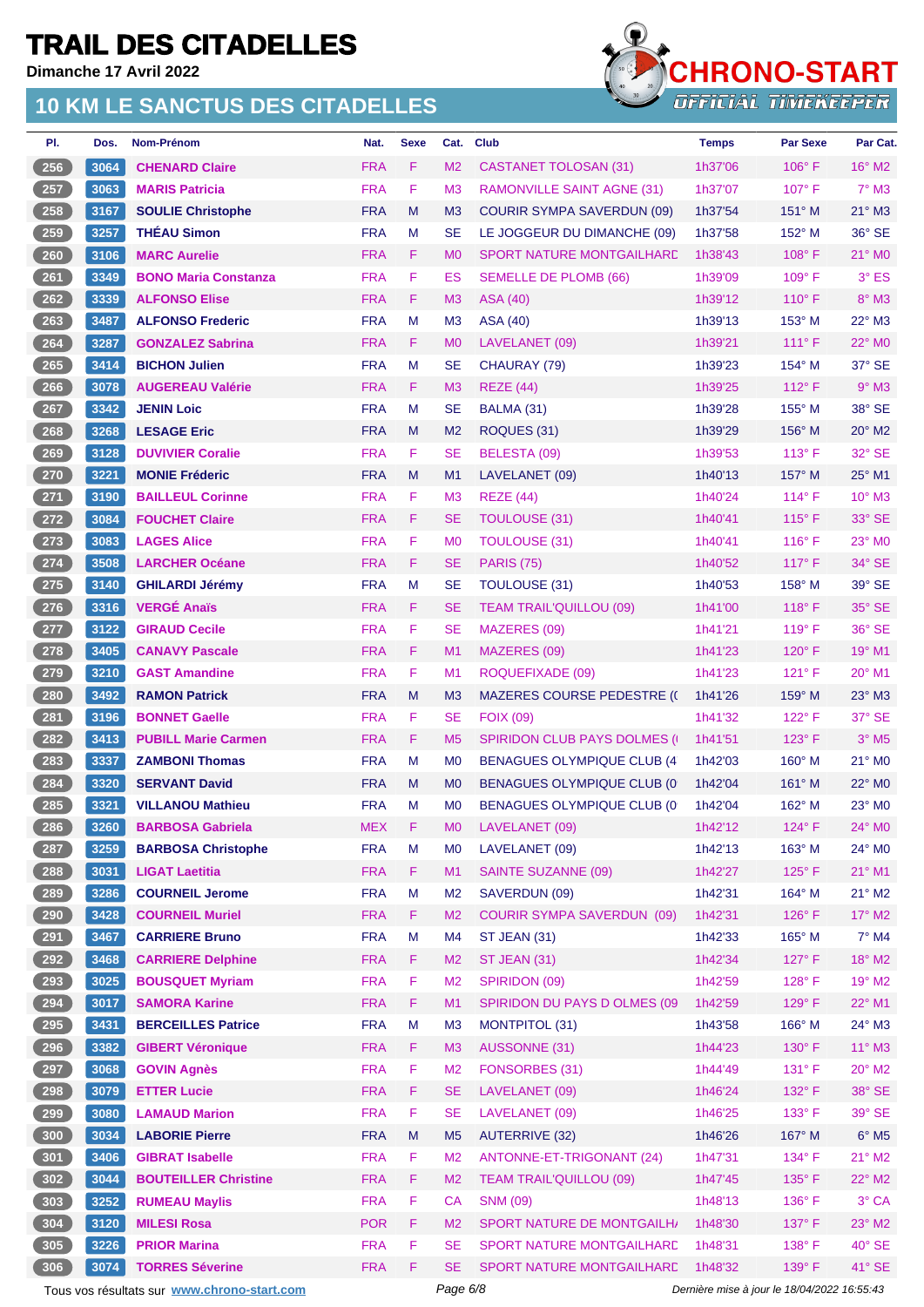**Dimanche 17 Avril 2022**



| PI.           | Dos. | Nom-Prénom                                  | Nat.       | <b>Sexe</b> | Cat.           | <b>Club</b>                       | <b>Temps</b>                                | <b>Par Sexe</b> | Par Cat.                  |
|---------------|------|---------------------------------------------|------------|-------------|----------------|-----------------------------------|---------------------------------------------|-----------------|---------------------------|
| 307           | 3453 | <b>GUINTOLI Christian</b>                   | <b>FRA</b> | M           | M4             | <b>SNM (09)</b>                   | 1h48'32                                     | $168^\circ$ M   | $8^\circ$ M4              |
| 308           | 3200 | <b>DELMON Marie Claire</b>                  | <b>FRA</b> | F           | M <sub>2</sub> | <b>BEAUZELLE (31)</b>             | 1h48'43                                     | $140^\circ$ F   | 24° M2                    |
| 309           | 3285 | <b>GLAIS Myriam</b>                         | <b>FRA</b> | F.          | M <sub>0</sub> | <b>CARCASSONNE (11)</b>           | 1h48'44                                     | $141^\circ$ F   | 25° MO                    |
| 310           | 3284 | <b>TRICOIRE Sandra</b>                      | <b>FRA</b> | F           | M <sub>2</sub> | <b>LAROQUE D'OLMES (09)</b>       | 1h48'51                                     | $142^\circ$ F   | $25^\circ$ M <sub>2</sub> |
| $\boxed{311}$ | 3088 | <b>ILHAT Lydia</b>                          | <b>FRA</b> | F.          | M <sub>1</sub> | <b>RIVEL (11)</b>                 | 1h49'04                                     | $143^\circ$ F   | $23^\circ$ M1             |
| 312           | 3485 | <b>MOURAT Cédric</b>                        | <b>FRA</b> | М           | M <sub>1</sub> | CASTELNAU-D'ESTRETEFONDS (        | 1h49'05                                     | $169^\circ$ M   | 26° M1                    |
| 313           | 3181 | <b>RODRIGUES Rita</b>                       | <b>FRA</b> | F           | M <sub>0</sub> | SAVERDUN (09)                     | 1h49'22                                     | $144^{\circ}$ F | $26^\circ$ MO             |
| 314           | 3171 | <b>DE FREITAS ROCHA Sandrine</b>            | <b>FRA</b> | F           | M <sub>1</sub> | <b>COURIR SYMPA SAVERDUN (09)</b> | 1h49'22                                     | $145^\circ$ F   | 24° M1                    |
| 315           | 3363 | <b>ALBY Emilie</b>                          | <b>FRA</b> | F           | <b>SE</b>      | <b>TOULOUSE (31)</b>              | 1h49'34                                     | $146^\circ$ F   | 42° SE                    |
| 316           | 3364 | <b>PETTERSSON Niklas</b>                    | <b>SWE</b> | M           | <b>SE</b>      | <b>ABSOLU RAID (31)</b>           | 1h49'34                                     | $170^\circ$ M   | 40° SE                    |
| 317           | 3289 | <b>PIERRE Véronique</b>                     | <b>FRA</b> | F           | M <sub>4</sub> | LES Z'AMITRAILS 09 (09)           | 1h49'37                                     | $147^\circ$ F   | $3°$ M4                   |
| $318$         | 3177 | <b>DESPAUX Anthony</b>                      | <b>FRA</b> | M           | M <sub>0</sub> | LAVELANET (09)                    | 1h49'41                                     | $171^\circ$ M   | $25^\circ$ MO             |
| 319           | 3499 | <b>SY Celia</b>                             | <b>FRA</b> | F.          | M <sub>0</sub> | <b>TEAM CYCLES PASSION RUNNIN</b> | 1h50'22                                     | $148^\circ$ F   | $27^\circ$ MO             |
| 320           | 3001 | <b>BONO Maria Irene</b>                     | <b>FRA</b> | F           | M <sub>2</sub> | SEMELLES DE PLOMB (66)            | 1h50'51                                     | $149^\circ$ F   | 26° M2                    |
| 321           | 3459 | <b>MOITRY Philippe</b>                      | <b>FRA</b> | M           | M <sub>5</sub> | <b>BEAUZELLE (31)</b>             | 1h51'07                                     | 172° M          | $7^\circ$ M <sub>5</sub>  |
| 322           | 3132 | <b>GARCIA Sandrine</b>                      | <b>FRA</b> | F           | M <sub>0</sub> | <b>CARLA DE ROQUEFORT (09)</b>    | 1h51'36                                     | $150^\circ$ F   | 28° M0                    |
| 323           | 3061 | <b>MARION Jessica</b>                       | <b>FRA</b> | F           | <b>SE</b>      | VILLENEUVE D'OLMES (09)           | 1h51'36                                     | $151^\circ$ F   | 43° SE                    |
| 324           | 3357 | <b>MARION Audrey</b>                        | <b>FRA</b> | F           | SE             | <b>FOUGAX ET BARRINEUF (09)</b>   | 1h51'37                                     | $152^{\circ}$ F | $44^{\circ}$ SE           |
| 325           | 3005 | <b>OURGAUD Nathalie</b>                     | <b>FRA</b> | F           | M <sub>2</sub> | LE PEYRAT (09)                    | 1h51'37                                     | $153^\circ$ F   | 27° M2                    |
| $326$         | 3254 | <b>FOULHAC Nathalie</b>                     | <b>FRA</b> | F           | M <sub>3</sub> | <b>HUOS (31)</b>                  | 1h51'53                                     | $154^\circ$ F   | 12° M3                    |
| 327           | 3311 | <b>BONHOMME Manon</b>                       | <b>FRA</b> | F.          | ES             | DAX (40)                          | 1h51'54                                     | $155^{\circ}$ F | $4^\circ$ ES              |
| 328           | 3312 | <b>PEYRICAL Thibault</b>                    | <b>FRA</b> | M           | <b>SE</b>      | DAX (40)                          | 1h51'56                                     | $173^\circ$ M   | 41° SE                    |
| 329           | 3056 | <b>MANDICOURT Mélanie</b>                   | <b>FRA</b> | F           | M <sub>0</sub> | SAUBENS (31)                      | 1h52'25                                     | $156^\circ$ F   | $29^\circ$ MO             |
| 330           | 3057 | <b>MIATTO Céline</b>                        | <b>FRA</b> | F           | M <sub>1</sub> | SAUBENS (31)                      | 1h52'25                                     | $157^\circ$ F   | 25° M1                    |
| 331           | 3009 | <b>GLEIZES Laëtitia</b>                     | <b>FRA</b> | F           | M <sub>1</sub> | <b>ESCALQUENS (31)</b>            | 1h53'02                                     | $158^\circ$ F   | 26° M1                    |
| $332$         | 3030 | <b>CONDAMINAS Julie</b>                     | <b>FRA</b> | F           | <b>SE</b>      | <b>BOURG SAINT BERNARD (31)</b>   | 1h53'03                                     | $159^\circ$ F   | 45° SE                    |
| 333           | 3043 | <b>LEFÈVRE Elodie</b>                       | <b>FRA</b> | F           | <b>SE</b>      | <b>JOGGING VARILHES (09)</b>      | 1h53'11                                     | $160^\circ$ F   | 46° SE                    |
| 334           | 3039 | <b>ROMERA Angelique</b>                     | <b>FRA</b> | F           | M <sub>1</sub> | <b>TEAM TRAIL'QUILLOU (09)</b>    | 1h53'25                                     | $161^\circ$ F   | 27° M1                    |
| 335           | 3059 | <b>ROUCARIES Thibault</b>                   | <b>FRA</b> | M           | SE             | <b>TEAM TRAILQUILLOU (09)</b>     | 1h53'26                                     | $174^\circ$ M   | $42^{\circ}$ SE           |
| 336           | 3262 | <b>LOPEZ Lola</b>                           | <b>FRA</b> | F           | <b>CA</b>      | <b>TEAM TRAIL'QUILLOU (09)</b>    | 1h53'28                                     | $162^{\circ}$ F | 4° CA                     |
| $337$         | 3258 | <b>LOPEZ Emilie</b>                         | <b>FRA</b> | F           | M1             | TEAM TRAIL'QUILLOU (09)           | 1h53'41                                     | $163^\circ$ F   | 28° M1                    |
| 338           | 3264 | <b>LOPEZ Guillaume</b>                      | <b>FRA</b> | M           | M1             | <b>TEAM TRAIL'QUILLOU (09)</b>    | 1h53'44                                     | $175^\circ$ M   | $27^\circ$ M1             |
| 339           | 3430 | <b>FOURMENT Cécilia</b>                     | <b>FRA</b> | F.          | <b>SE</b>      | <b>TOULOUSE (31)</b>              | 1h53'49                                     | 164°F           | 47° SE                    |
| $340$         | 3400 | <b>LAMEGO Christine</b>                     | <b>FRA</b> | F           | <b>SE</b>      | LAVELANET (09)                    | 1h54'44                                     | $165^\circ$ F   | 48° SE                    |
| 341           | 3401 | <b>LAMEGO Maud</b>                          | <b>FRA</b> | F.          | M <sub>4</sub> | LAVELANET (09)                    | 1h54'46                                     | 166°F           | $4^\circ$ M4              |
| $342$         | 3199 | <b>LEMETTRE Valérie</b>                     | <b>FRA</b> | F           | M <sub>3</sub> | <b>MONTMELIAN (73)</b>            | 1h55'46                                     | $167^\circ$ F   | $13^\circ$ M3             |
| 343           | 3213 | <b>MALLET Lydie</b>                         | <b>FRA</b> | F.          | <b>SE</b>      | <b>AUTERIVE (31)</b>              | 1h55'56                                     | 168°F           | $49^\circ$ SE             |
| $344$         | 3100 | <b>GABRIELI Julie</b>                       | <b>FRA</b> | F           | <b>SE</b>      | SAINT PAUL DE JARRAT (09)         | 1h56'00                                     | 169°F           | $50^\circ$ SE             |
| 345           | 3102 | <b>GABRIELI Pierre</b>                      | <b>FRA</b> | M           | M <sub>5</sub> | LAVELANET (09)                    | 1h56'00                                     | 176° M          | $8^\circ$ M5              |
| $346$         | 3104 | <b>GANDARILLAS Sarah</b>                    | <b>FRA</b> | F           | <b>SE</b>      | LABEGE (31)                       | 1h56'01                                     | $170^\circ$ F   | $51^\circ$ SE             |
| 347           | 3323 | <b>CLAVEL Florian</b>                       | <b>FRA</b> | M           | <b>SE</b>      | LAROQUE D'OLMES (09)              | 1h56'01                                     | 177° M          | 43° SE                    |
| $348$         | 3101 | <b>PUERTAS Laurent</b>                      | <b>FRA</b> | M           | M <sub>2</sub> | SAINT PAUL DE JARRAT (09)         | 1h56'02                                     | 178° M          | $22^{\circ}$ M2           |
| 349           | 3103 | <b>GABRIELI Nicolas</b>                     | <b>FRA</b> | M           | <b>SE</b>      | LABEGE (31)                       | 1h56'02                                     | 179° M          | 44° SE                    |
| 350           | 3497 | <b>GERVAIS Philippe</b>                     | <b>FRA</b> | M           | M <sub>4</sub> | <b>CONTINENTAL (31)</b>           | 1h56'47                                     | $180^\circ$ M   | $9°$ M4                   |
| 351           | 3496 | <b>GERVAIS Anaïs</b>                        | <b>FRA</b> | F.          | <b>SE</b>      | <b>CONTINENTAL (31)</b>           | 1h56'48                                     | $171^\circ$ F   | 52° SE                    |
| $352$         | 3115 | <b>FAUX Candice</b>                         | <b>FRA</b> | F           | <b>CA</b>      | BONNAC (09)                       | 1h58'12                                     | $172^\circ$ F   | 5° CA                     |
| 353           | 3417 | <b>COCARD Laurence</b>                      | <b>FRA</b> | F           | M <sub>3</sub> | LES SEMELLES DE PLOMB (66)        | 1h58'57                                     | 173° F          | 14° M3                    |
| $354$         | 3435 | <b>SARDA Robert</b>                         | <b>FRA</b> | M           | M <sub>5</sub> | SEMELLES DE PLOMB (66)            | 1h58'58                                     | 181° M          | $9°$ M <sub>5</sub>       |
| 355           | 3325 | <b>JALABERT Daniel</b>                      | <b>FRA</b> | M           | M7             | CARCASSONNE (11)                  | 1h59'24                                     | 182° M          | $3°$ M7                   |
| 356           | 3375 | <b>VERDIER Benjamin</b>                     | <b>FRA</b> | М           | M <sub>0</sub> | <b>JOINVILLE LE PONT (94)</b>     | 2h00'49                                     | 183° M          | 26° M0                    |
| 357           | 3015 | <b>VERDIER Serge</b>                        | <b>FRA</b> | M           | M <sub>6</sub> | LE CHESNAY (78)                   | 2h00'52                                     | 184° M          | $5^\circ$ M6              |
|               |      | Tous vos résultats sur www.chrono-start.com |            |             | Page 7/8       |                                   | Dernière mise à jour le 18/04/2022 16:55:43 |                 |                           |